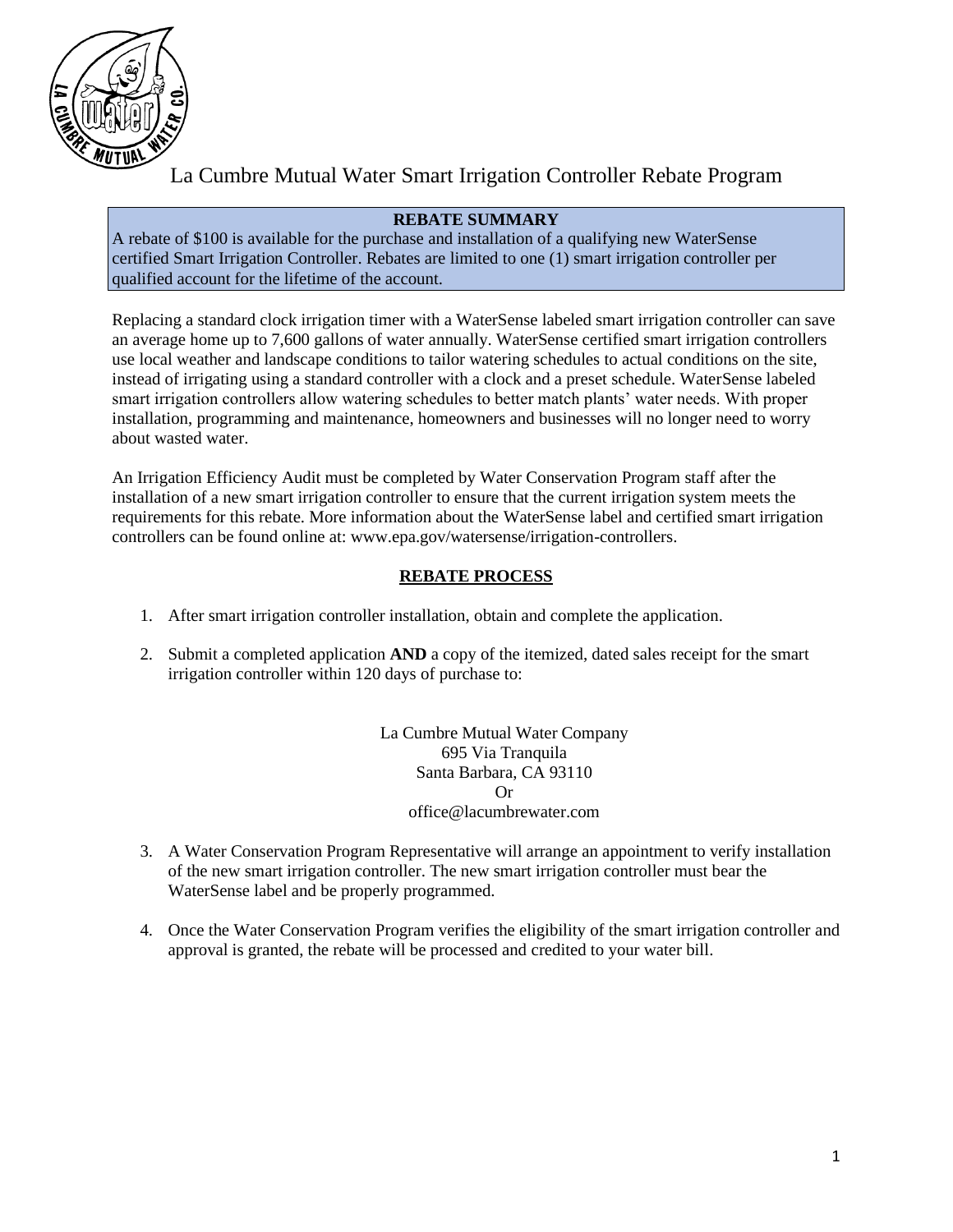

# **SMART IRRIGATION CONTROLLER REBATE PROGRAM GUIDELINES AND CONDITIONS:**

#### Qualifying Applicants

Customers who pay a water utility bill to La Cumbre Mutual Water Co.

#### Rebate Details

The rebate amount is \$100 for the purchase and installation of one (1) smart irrigation controller per qualified account for the lifetime of the account.

The new smart irrigation controller must be installed and the rebate application must be submitted within 120 days of purchase date. A copy of the original itemized, dated sales receipt for the new smart irrigation controller must be submitted with the rebate application. By applying, applicants agree to an inspection to verify the Smart Irrigation Controller Rebate. Rebates will only be awarded after verification of proper installation and compliance with the Requirements of this rebate. Rebate will be credited to your water bill.

#### Rebate Requirements

#### System requirements:

• Site must have an efficient, well-maintained in-ground irrigation system and/or filter/pressure regulated drip irrigation system compatible with a smart irrigation controller (e.g., no line breaks, pressure issues, etc.).

• Site must currently have a fully operational traditional controller.

• Site must not have any mixed hydro zones (e.g., lawn and non-lawn areas must be on separate valves).

• All valves must be fully operational at the time of the Irrigation Efficiency Audit inspection.

New smart irrigation controller requirements:

• Must be installed with a rain sensor unless the controller model installed includes an onsite weather component.

- Must be installed within 120 days of purchase.
- An on-site inspection is required for final approval.

#### Important Notes

• Possession or submission of a rebate application does not guarantee a rebate approval.

- Rebates are processed on a first-come, first-served basis.
- Rebate amounts are subject to change without notification.
- The rebate, if approved, will be credited to the billing account.

• The Smart Irrigation Controller Rebate Program is subject to change or termination without notice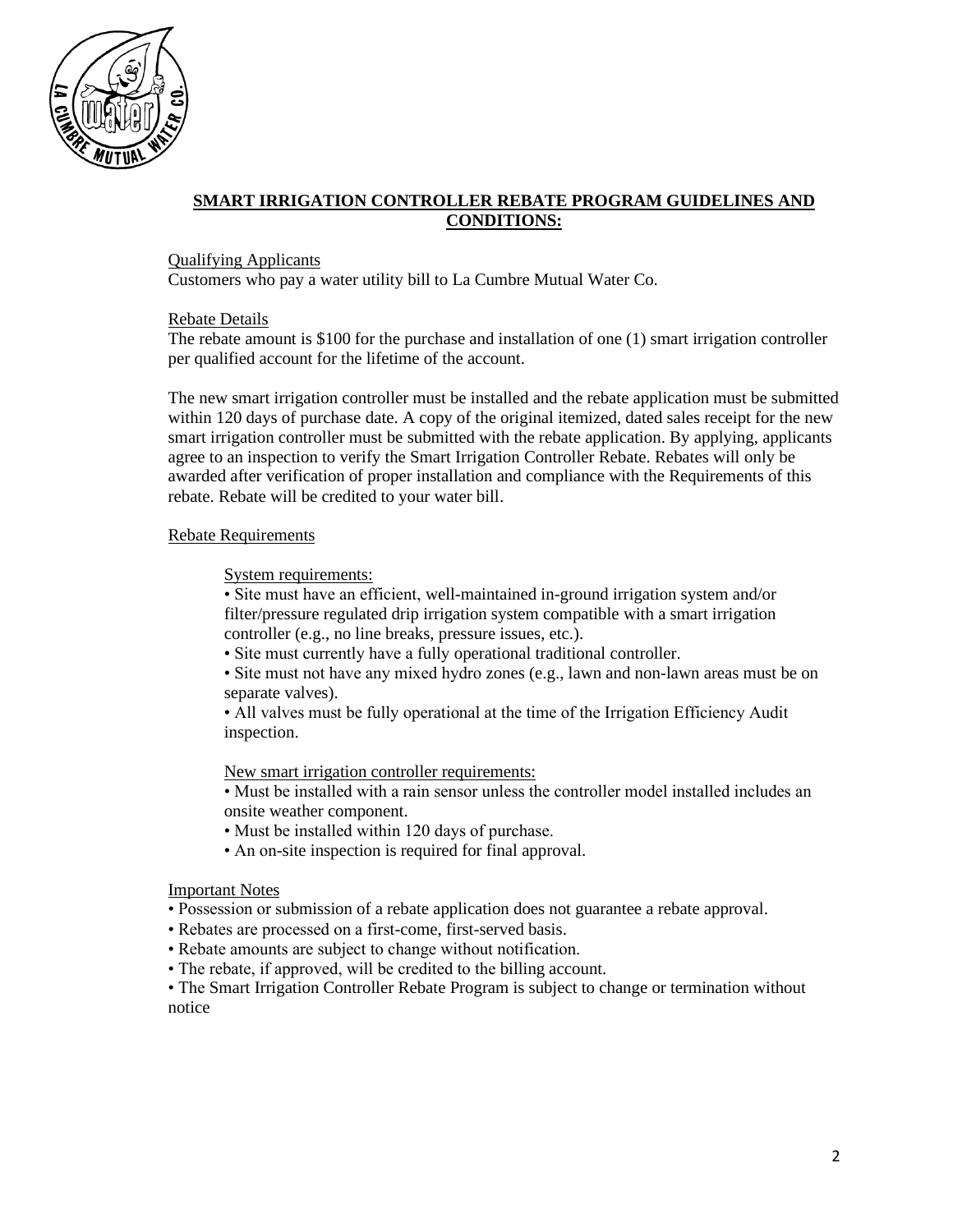

# **Smart Irrigation Controller Rebate Application**

Date:

#### ACCOUNT INFORMATION

#### REBATE INFORMATION

Application must be approved prior to issuance of rebate. Incomplete applications will be returned. Limit one (1) smart irrigation controller per qualifying customer account for the lifetime of the account. A copy of the original itemized, dated sales receipt for the new smart irrigation controller must be submitted with the completed rebate application within 120 days of the purchase date. Installation costs and new construction costs are not included in the rebate. Accessories and taxes are also not included.

How did you learn about this rebate?

Send Completed application and proof of purchase to:

La Cumbre Mutual Water Company 695 Via Tranquila Santa Barbara, CA 93110 Or office@lacumbrewater.com

#### SMART IRRIGATION CONTROLLER INFORMATION

Complete the information below.

Existing Conventional Controller Brand: \_\_\_\_\_\_\_\_\_\_\_\_\_\_\_\_\_\_\_\_\_ Model: \_\_\_\_\_\_\_\_\_\_\_\_\_\_\_\_\_

New Smart Irrigation Controller Brand: \_\_\_\_\_\_\_\_\_\_\_\_\_\_\_\_\_\_\_\_\_ Model: \_\_\_\_\_\_\_\_\_\_\_\_\_\_\_\_\_

Purchased From: \_\_\_\_\_\_\_\_\_\_\_\_\_\_\_\_\_\_\_\_\_\_\_\_\_\_\_\_\_\_\_\_\_\_\_\_\_\_\_ Date Purchased: \_\_\_\_\_\_\_\_\_\_

Purchase Price (without tax):  $\frac{1}{2}$  Installation Date: \_\_\_\_\_\_\_\_\_\_\_\_\_\_\_\_\_\_\_\_\_\_